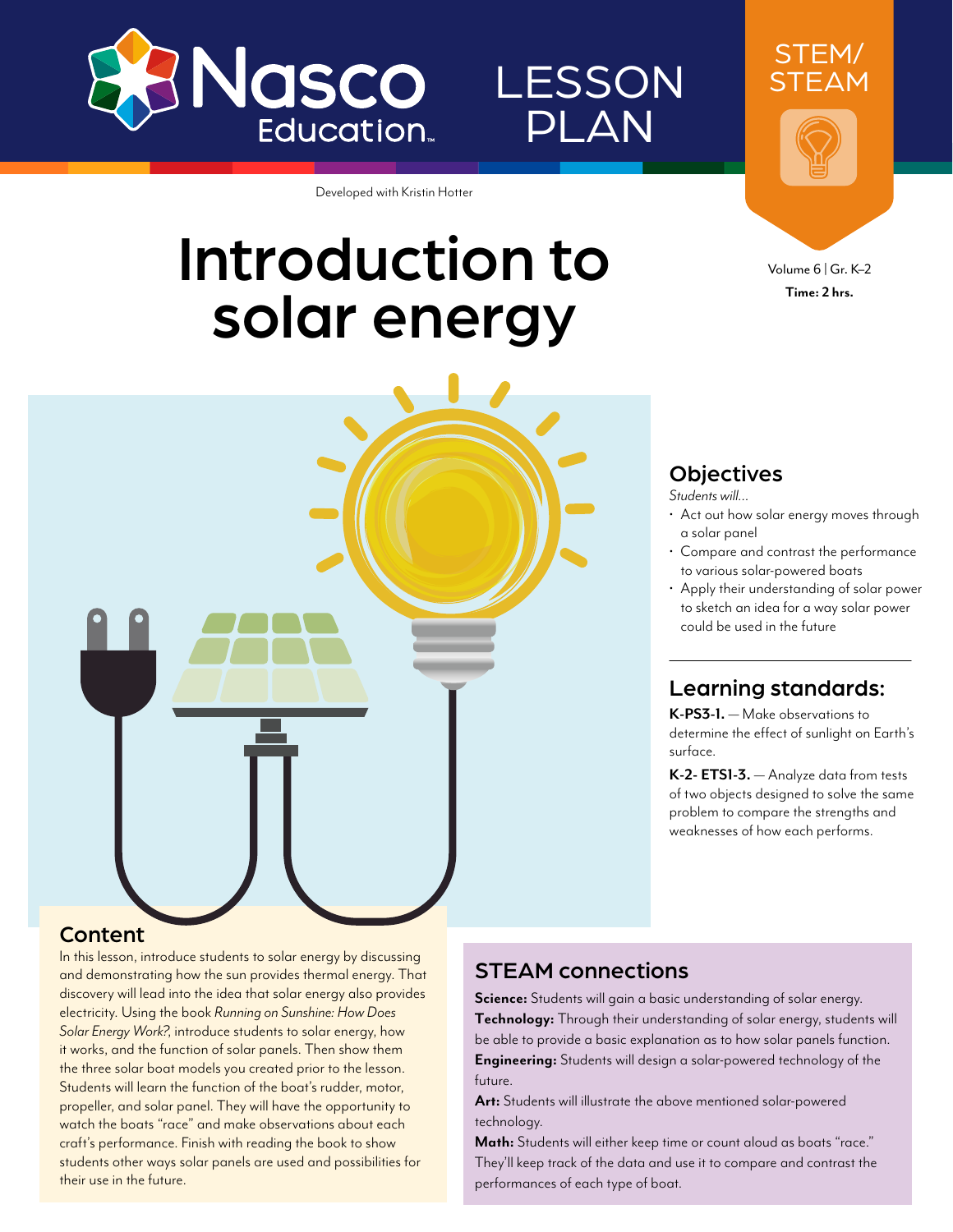#### Introduction (Time varies depending on temperature)

Brainstorm with students what they know about the sun and make a list. (It gives light. It is hot. It gives off heat.) If a student says that it gives off heat, refer back to that. If not, add that idea to the list. Explain that the sun is best known for the warmth it provides. Proceed with the following experiment.

For this part, you'll need two clear plastic cups and two ice cubes.

- 1. Place an ice cube in each cup.
- 2. Take the cups outside. Place one cup in direct sunlight and one in the shade.
- 3. Ask students which ice cube they think will melt faster.
- 4.When the ice cube in direct sunlight melts faster, explain to students that the sun gives off something called energy. This energy produces the heat that caused the ice cube to melt faster in the sun than in the shade.
- 5. Begin reading aloud *Running on Sunshine: How Does Solar Energy Work?*
- 6.As you read p. 11 (about the solar panel) ask students to remember that term. Tell them you'll be coming back to it frequently throughout the lesson.
- 7. As you read, start a list of different ways that solar energy is used.
- 8.Stop after reading p. 15.

## Activity 1 (40 mins.)

In the introduction, students learned that the sun's heat is a form of energy. This energy can be used in another way. The book explains how solar energy can power different vehicles. What were some that were mentioned? (Plane and cars)

Ask students if any of them have remote-controlled cars or other vehicles at home. What powers those toys? (Batteries)

Show students the solar-powered boats. These boats are like remote-controlled toys because they can move from place to place. But these boats also very different because they don't move using a remote control. They move using the sun's energy called solar power.

Let students take a closer look and provide the name of each boat.

Start with the speed boat. Explain that it's similar to other toy boats because it has many of the same parts. Show students the motor, propeller, and rudder on each boat and define the purpose of each part.

**Motor**: A machine that uses energy to provide a vehicle with power

**Propeller**: A revolving device that uses blades to move a boat

**Rudder**: An underwater blade near the back of the boat that aids in steering

Do the same with the air boat and the surface submarine.

Each of the parts has a special job that helps the boat move from place to place. Each boat has one more special part that helps it move. Take a look at the solar array. Notice how each boat has this part. Does this part look like anything from the *Running on Sunshine?* (Students should recognize the array looks like the solar panel on p. 11 of the book).

- 1. The solar panel on the top of each boat catches the sun's energy and uses that energy to move.
- 2. We already know that remote-controlled toys use batteries to run. What about objects like a television or microwave? How do those items work (electricity)? Electricity is how we get power most often.
- 3. Read pp. 16-18 aloud to explain how electricity works.
- 4. Ask students to recap the problems named that relate to how we get electricity. (Changes in climate, pollution, etc.)
- 5. Tell students there just may be another way to get the energy we need to run things like microwaves and televisions in our homes. That way of getting energy relates to these boats – sunshine.
- 6. Read aloud pp. 19-23.
- 7. Remind students that the author compares the flow of solar energy through a solar panel to "kids fidgeting in a line." Have students stand up in a line. Tell them that you're going to show them how the sun's energy moves through a solar panel. You'll be the sun and each student will be an electron within the solar panel. Start by tapping the first student in line. That student will tap the student behind and the tapping will continue down the line until it reaches the end. Once a student has been tapped, they need to "flutter." That can be waving arms, running in place, or whatever motion you choose. Once you complete the line, you can also set students up in an array like a traditional solar panel.
- 8. Bring students back to the boats and remind them that the solar panel on each boat is going to collect energy from the sun to help it move.
- 9. Ask students to create an illustration that shows how the sun's energy moves through a solar panel.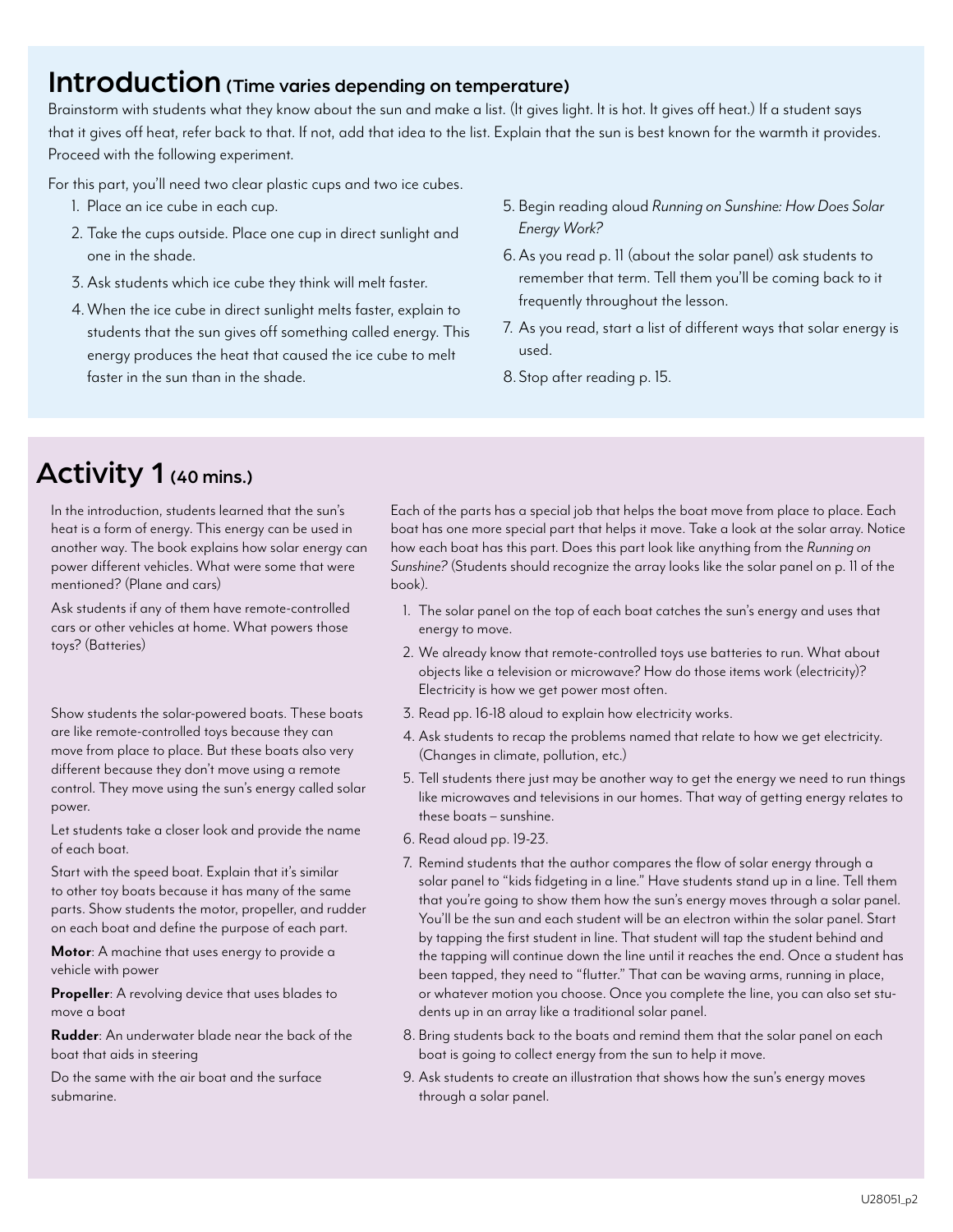

### Activity 2 (60 mins.)

**one another, run one boat at a time. Have students count aloud to see how long it takes for the boat to cross the kiddie pool.** 

In the previous activity, students were introduced to the boats, learned some of the basic terminology, and gained a basic understanding of how the sun's energy travels through a solar panel. In this activity, you will compare and contrast the features and abilities of each boat.

1. Take a look at the boats two at a time.

Pair 1: Speed boat and air boat

Pair 2: Speed boat and surface submarine

Pair 3: Air boat and surface submarine

- 2. Ask students to point out the features (motor, propeller, rudder, and solar panel) of each boat in Pair 1.
- 3. Begin comparing the features and looks of the two boats. Model this for students by saying, "I notice the speed boat and the air boat both are made from one bottle." Ask students to come up with some of their own comparison statements.
- 4. Contrast the features and looks of the two boats. Model for students by saying, "I notice the air boat has a larger rudder than the speed boat."
- 5. Repeat steps 2-4 for pairs 2 and 3.
- 6. Now it's time to put these boats in the water to see how they run. Ask students to consider everything you've talked about. Remind them the boats all run the same way–through the solar panel on the top. Take a poll to determine which boat students think will be able to cross a kiddie pool or Raingutter Regatta® the fastest.
- 7. Take students outside to conduct trials in a prefilled kiddie pool or Raingutter Regatta®.
- 8. Start with Pair 1. Ask one student to keep time for the speed boat and another student keep time for the air boat. Explain they will run from one end of the pool to the other. Remind them again that the boats will be using the energy they get from the sun to complete the trip. Conduct the "race" and record the times.
- 9. Repeat step 8 with pairs 2 and 3.
- 10. Reconvene to debrief about the results. Here are some topics you could discuss.
	- Which boat was the fastest? Slowest?
	- How much faster was \_\_\_\_\_ than \_\_\_\_\_?
	- Were you surprised by the results?
	- Why do you think \_\_\_\_\_\_ was the fastest/slowest boat?
- 11. Once you complete the line, you can also set students up in an array like a traditional solar panel.
- 12. Bring students back to the boats and remind them that the solar panel on each boat is going to collect energy from the sun to help the boat move.
- 13. Ask students to create an illustration that shows how the sun's energy moves through a solar panel.